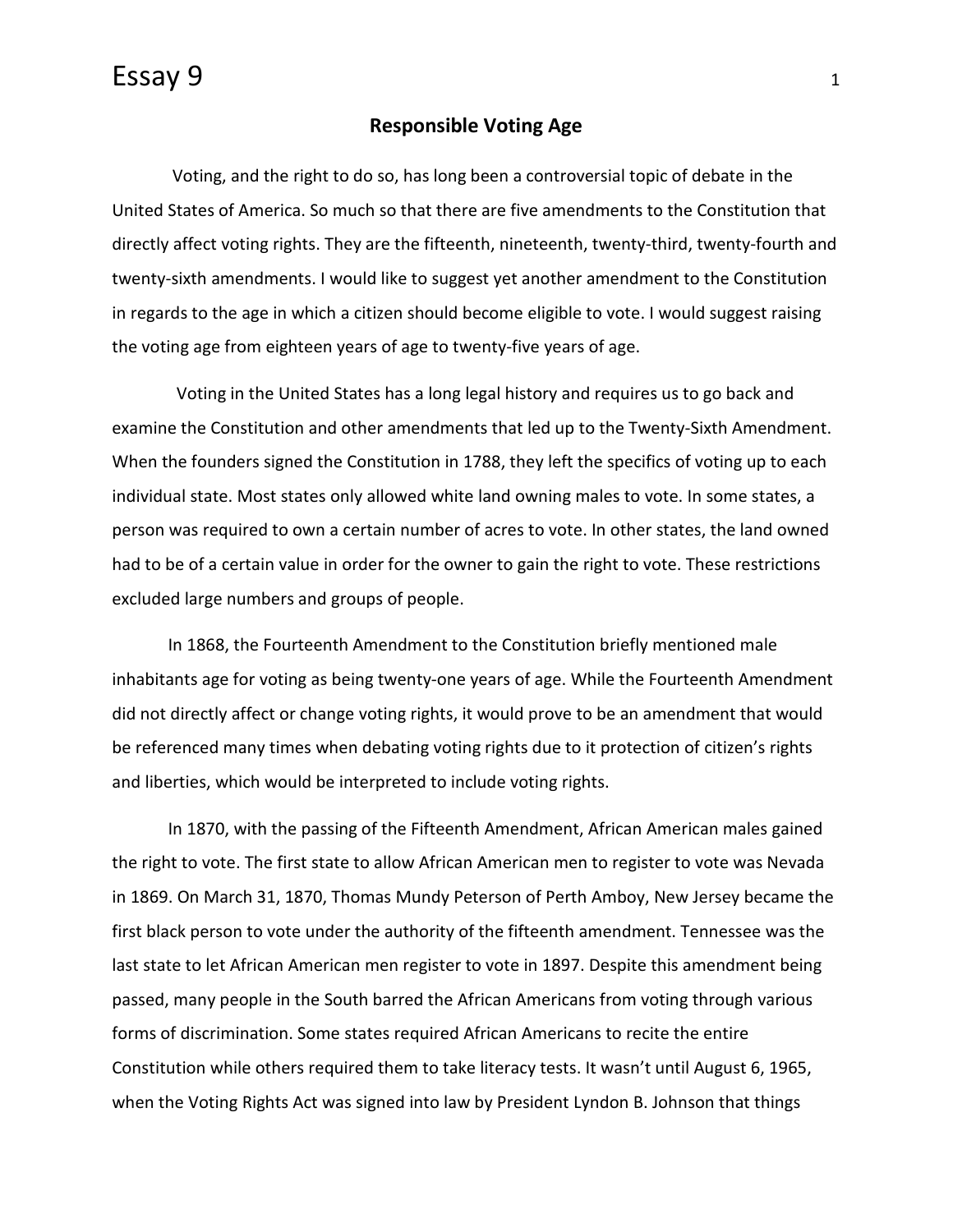began to change. The law aimed to overcome legal barriers at the state and local levels that prevented African American from voting. It also ended such requirements as the literacy tests. African Americans would soon be able to exercise their right to vote as guaranteed under the authority of the Fifteenth Amendment.

Women also had a hard time gaining their right to vote. All over the United States, female activists were infuriated that black males received the right to vote before they did. This sparked a revolution for women everywhere. As far back as the 1820s, some women wanted to do more than housework, but as hard as they tried men would not accept women into politics. Women were arrested and thrown into jail for protesting for their right to vote, and as a result got treated in despicable ways. Some of the prominent women involved in the protests were Elizabeth Cady Stanton and Susan B. Anthony. These two women helped form the National Women's Suffrage Association. Finally, on August 18, 1920, Congress ratified the Nineteenth Amendment giving women the right to vote. Wyoming was the first state to grant voting rights to women and the first state to elect a female governor who also served as the first woman director of the U.S. Mint. Tennessee was the last state to ratify the Nineteenth Amendment. The passing of the Nineteenth Amendment opened the doors for women to become Secretary of State, United States Senate officials, mayors and other important leaders. Thanks to these amazing women, all women in the United States of America now have the opportunity to serve in many different levels of our government.

Voting even had its issues in Washington D.C. The U.S. Constitution did not grant the District of Columbia representation in Congress because they were not a state. They argued for their right to vote with the help of the District of Columbia League of Women Voters. Congress proposed the Twenty-Third Amendment on June 17, 1960, and it was ratified nine months and twenty-nine days later on March 29, 1961. The District of Columbia voted for the first time in the 1964 Lyndon Johnson versus Barry Goldwater presidential election; Johnson came out on top.

Between the years of 1889 and 1910, many of the Southern states enacted poll taxes that required all people to pay a small amount of money just to vote. Many people in the south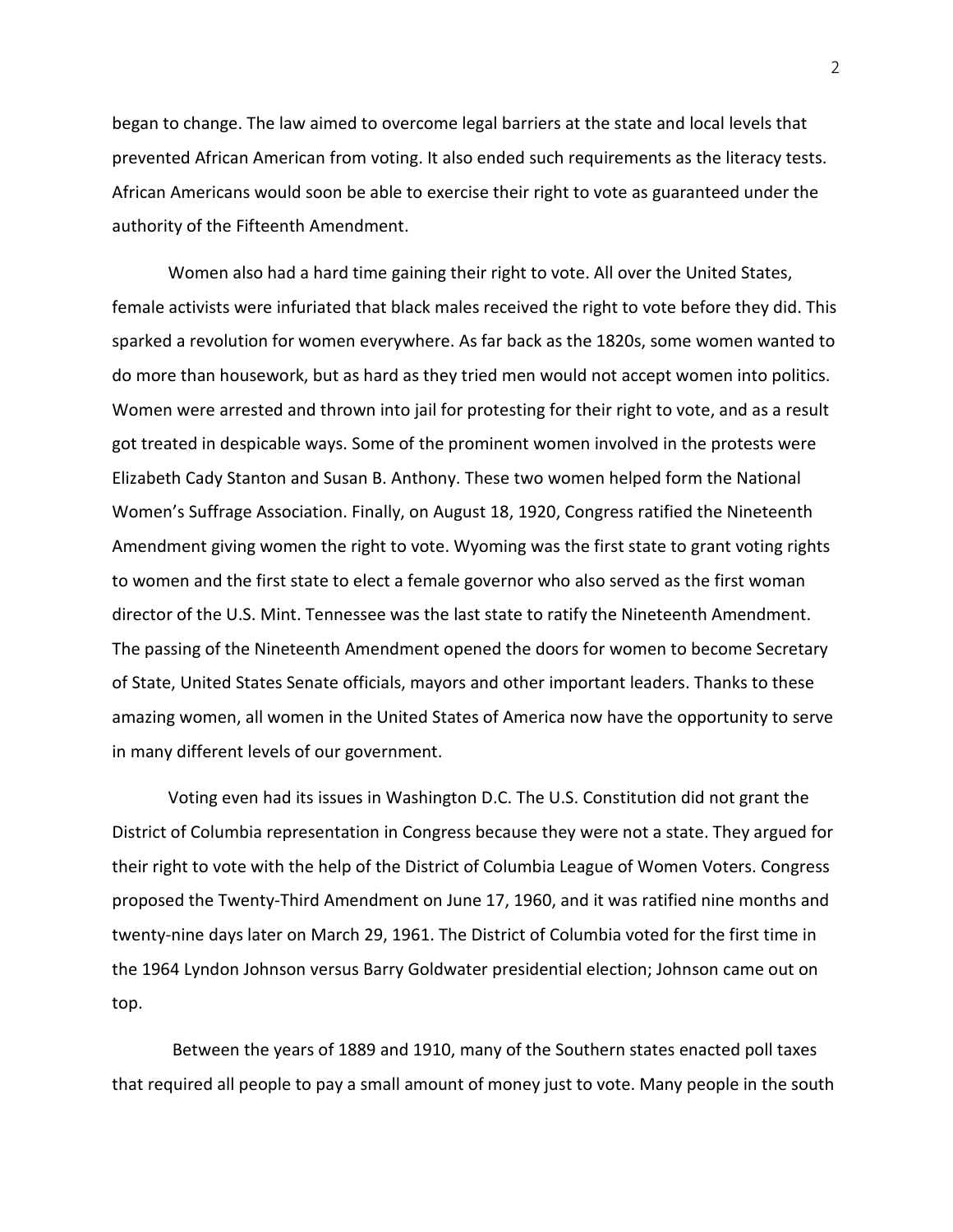wanted the poll tax as a way to prevent African Americans, as well as poor whites, from voting. This is also when the literacy tests, mentioned early, first made their appearance as another way to make it harder for African Americans to vote. These literacy tests were used to deny suffrage to African Americans from 1890 all the way through 1960. President Lyndon B. Johnson was not happy about this procedure. He said, "There can be no one too poor to vote." This brings us to the Twenty-Fourth Amendment which ended poll taxes. Mississippi was the only state that rejected the amendment but Congress had the power to enforce the amendment in all of the United States elections. The poll tax was eliminated on January 23, 1964. Thanks to this Amendment we no longer have to pay a poll tax in order to cast our ballot.

It was not until World War II that the debate to lower the voting age began. In 1942, the United States lowered the draft age to include eighteen year olds. It was during this time that we first heard the slogan "Old enough to fight, old enough to vote." Later, during the Vietnam War this same slogan was adopted by student activists. Congress proposed an extension to the Voting Rights Act of 1965, to lower the voting age in federal, state, and local elections to eighteen. This sparked controversy.

While President Richard Nixon signed the amendment to the Voting Rights Act of 1965, that lowered the voting age to eighteen in federal, state and local elections, he issued a public statement declaring that he believed the provision to be unconstitutional. While he was in favor of eighteen year olds having the right to vote, he believed that Congress had no power to enact it by simple statue, but that it required a constitutional amendment.

The states of Oregon, Arizona, Idaho and Texas sued claiming that this was infringing on their rights. Oregon versus Mitchell was argued on October 19, 1970. Lee Johnson was the petitioner for Oregon and John Mitchell was the Attorney General of the United States. The Court held that the Framers of the Constitution intended for Article One Section Four to grant the states the power to make the laws that govern elections and for Congress to alter the laws if necessary. While Justice William O. Douglass disagreed with the majority ruling to reduce voting age in state and local elections he argued that because voting is a "fundamental right" under the Equal Protection Clause of the Fourteenth Amendment, Congress had the authority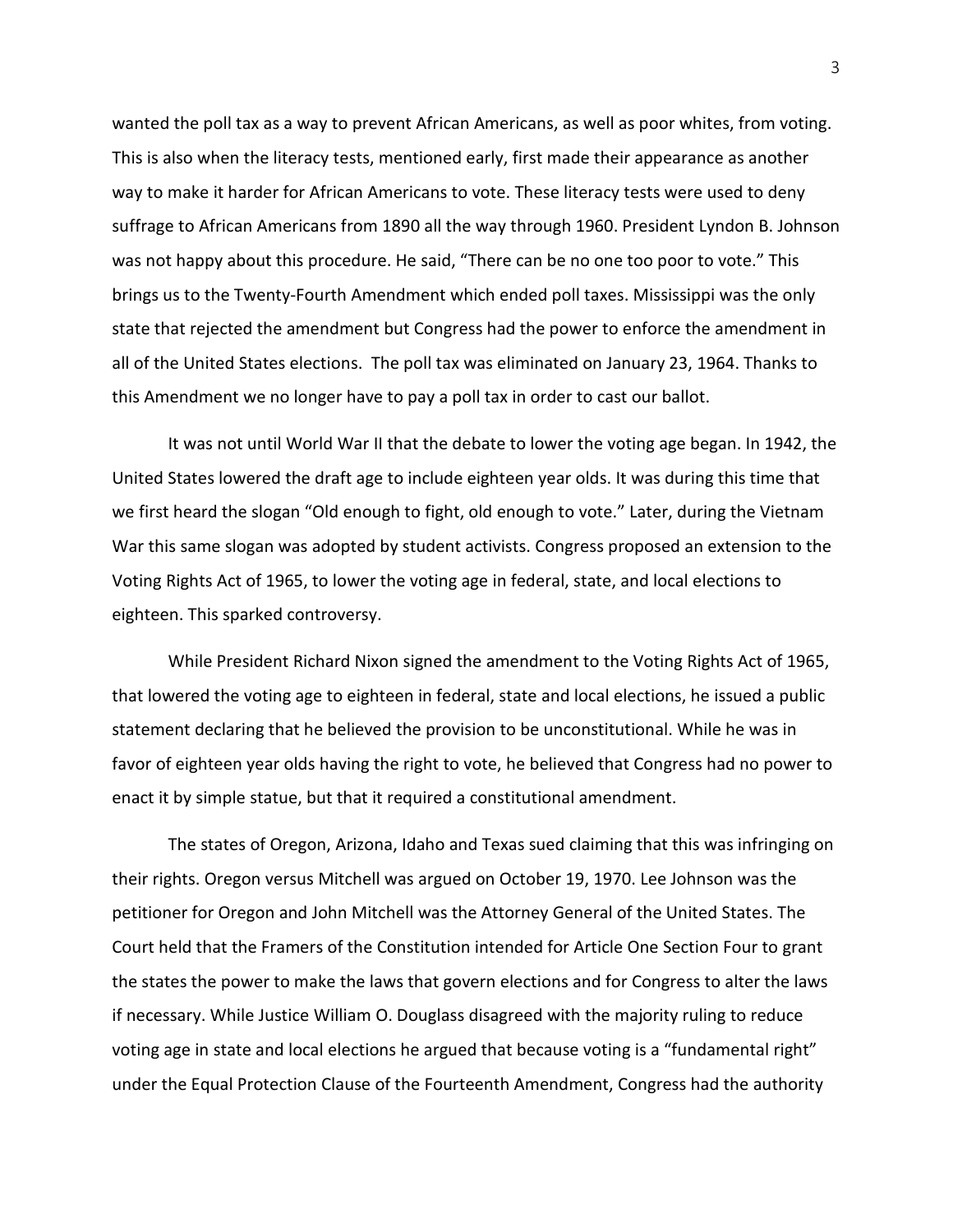to legislate the voting age at the state level as well as the federal level. In a lengthy dissent from Justice John M. Harlan, he disagreed with Congress' ability to impose regulations on the voting age and said that this was a right reserved for the states. Harlan did agree with the majority opinion to no longer allow the literacy tests. Justice William J. Brennan, Jr., Justice Byron R. White, and Justice Thurgood Marshall all disagreed with the majority's opinion that Congress cannot set the voting age in state and local elections. They stated that while the states have the right to determine qualifications for voting, Congress has the right to legislate the exercise of this power under the Equal Protection Clause. Justice Potter Stewart also disagreed with the majority opinion. He did not believe that Congress could legislate voting in federal elections and that the framers intended this right to be reserved for the State. He further stated that the Constitution does not allow Congress to supersede that right without a compelling interest and he did not believe age qualified as a compelling interest.

Ultimately, the court decided that Congress did have the right to enact the amendments that change the voting age for federal elections, but not state and local elections. The court also agreed to abolish literacy tests at the polling locations and abolish state residency requirements for presidential and vice presidential elections.

Shortly after the court's decision, Jennings Randolph, who was a democratic congressman from West Virginia, re-introduced federal legislation to lower the voting age to eighteen years of age. He had tried to introduce this same legislation many times before, dating back to 1942. Randolph said that he had faith in the American youth. He also said, "They possess a great social conscience, are perplexed by the injustices in the world and are anxious to rectify those ills."

According to the Senate Report, the Twenty-Sixth Amendment was proposed for three main reasons. The first stated that "younger citizens are fully mature enough to vote." The second claimed that eighteen year olds "bear all or most of an adult's responsibilities." The third stated that younger people should be given the opportunity "to influence our society in a peaceful and constructive manner."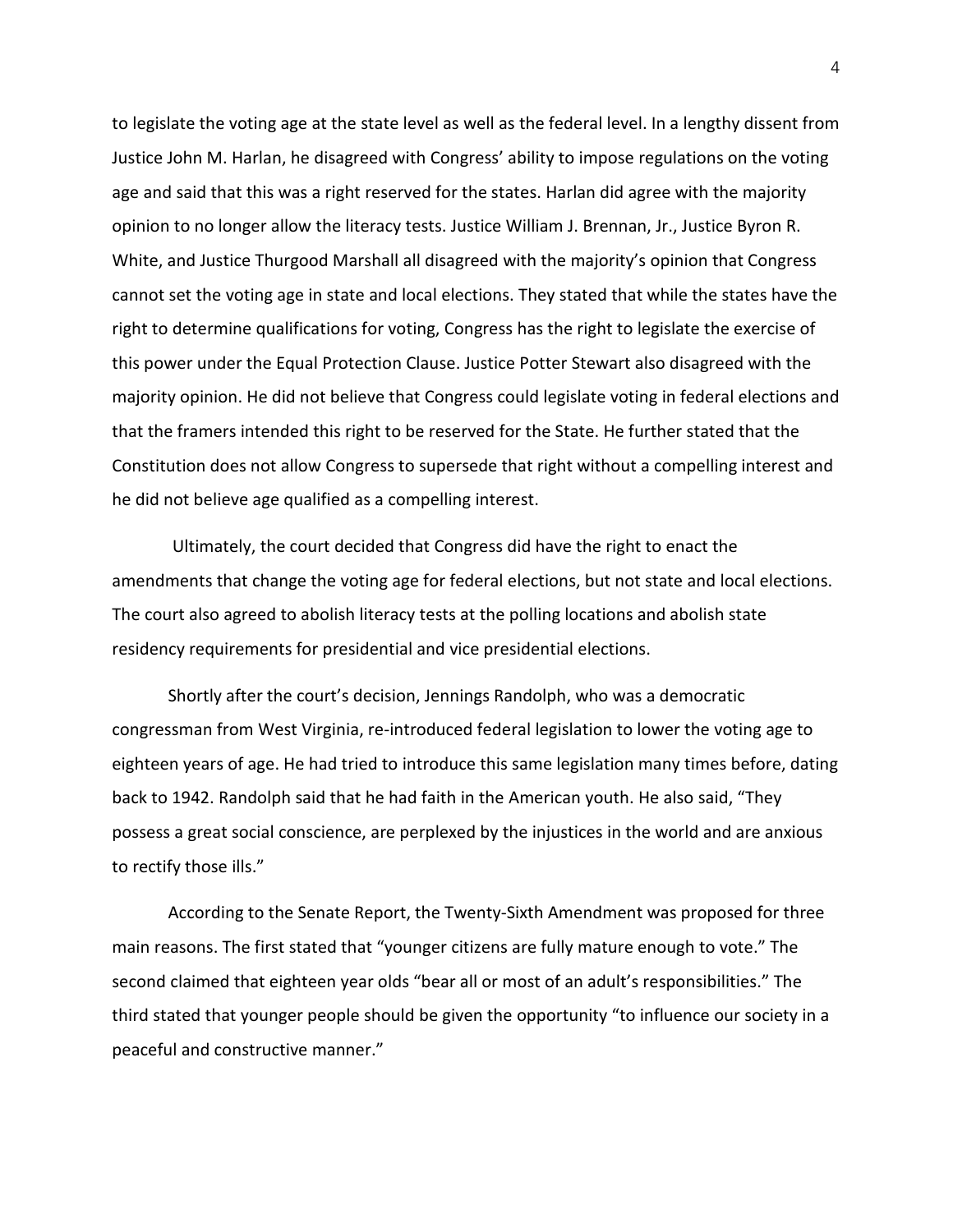On March 10, 1971, the United States Senate voted unanimously in favor of the proposed Twenty-Sixth Amendment that lowered the voting age to eighteen. The Twenty-Sixth Amendment then passed the House by a vote of 401 to 19 on March 23, 1971. It then went to the states for ratification and President Richard Nixon signed it into law in July. Compared to the other amendments, Amendment Twenty-Six had the shortest ratification process of all other amendments – just over two months. The state of Georgia had already lowered its voting age from twenty-one to eighteen back in 1943. Ohio and North Carolina were the last states to approve the Twenty-Sixth Amendment before the official ratification took effect on July 1, 1971.

With this long history of debate over the appropriate voting age, I would like to amend the Twenty-Sixth Amendment to raise the voting age from eighteen years of age to twenty-five years of age. I believe that two of the three main reasons for proposing the Twenty-Sixth Amendment are no longer valid. The first reason was that "younger citizens are fully mature enough to vote." I don't believe this is true any longer. The second reason was that eighteen year olds "bear all or most of an adult's responsibilities." I don't believe this is true any longer either. I would also propose that this age group has not utilized their right to vote very well. Studies show that from 1972-2016, eighteen to twenty-four year olds who voted in Presidential elections have steadily decreased from fifty percent to thirty-nine percent.

Additionally, studies show that when you are twenty-five years old, the rational part of your brain has fully developed. The cerebral cortex of the brain is responsible for the higher thought processes and the left hemisphere is the rational side associated with logical and analytical thinking. I believe voting uses the rational half of the brain to analytically think.

I believe that eighteen year olds don't care what they vote for or why they vote for a particular person. I think that many go out and bubble in a circle just to tell people that they voted. When you vote for a person you cannot do it carelessly. At the age of twenty-five life hits you with its large fist and wakes you up to tell you that you are not eighteen anymore. Hopefully by this age you have realized that your decisions have consequences. Some may even be long lasting or life altering. At the age of twenty-five I do believe one is mature enough to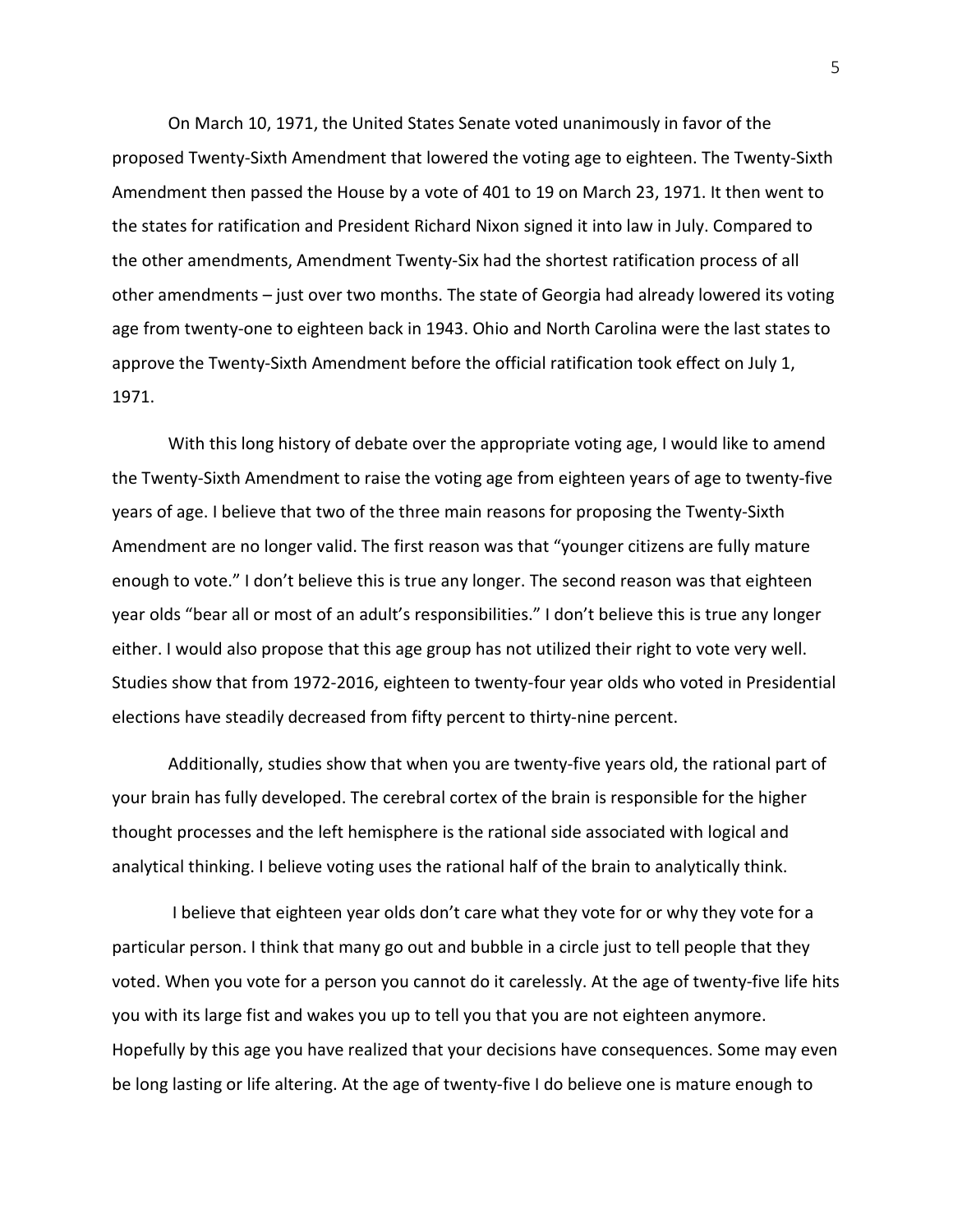vote and I do believe that at the age of twenty-five one bears all or most of an adult's responsibilities.

Susan B. Anthony said, "Someone struggled for your right to vote, use it." Many people have paved the way for us to have the right to vote. Your vote counts so make it make a difference.